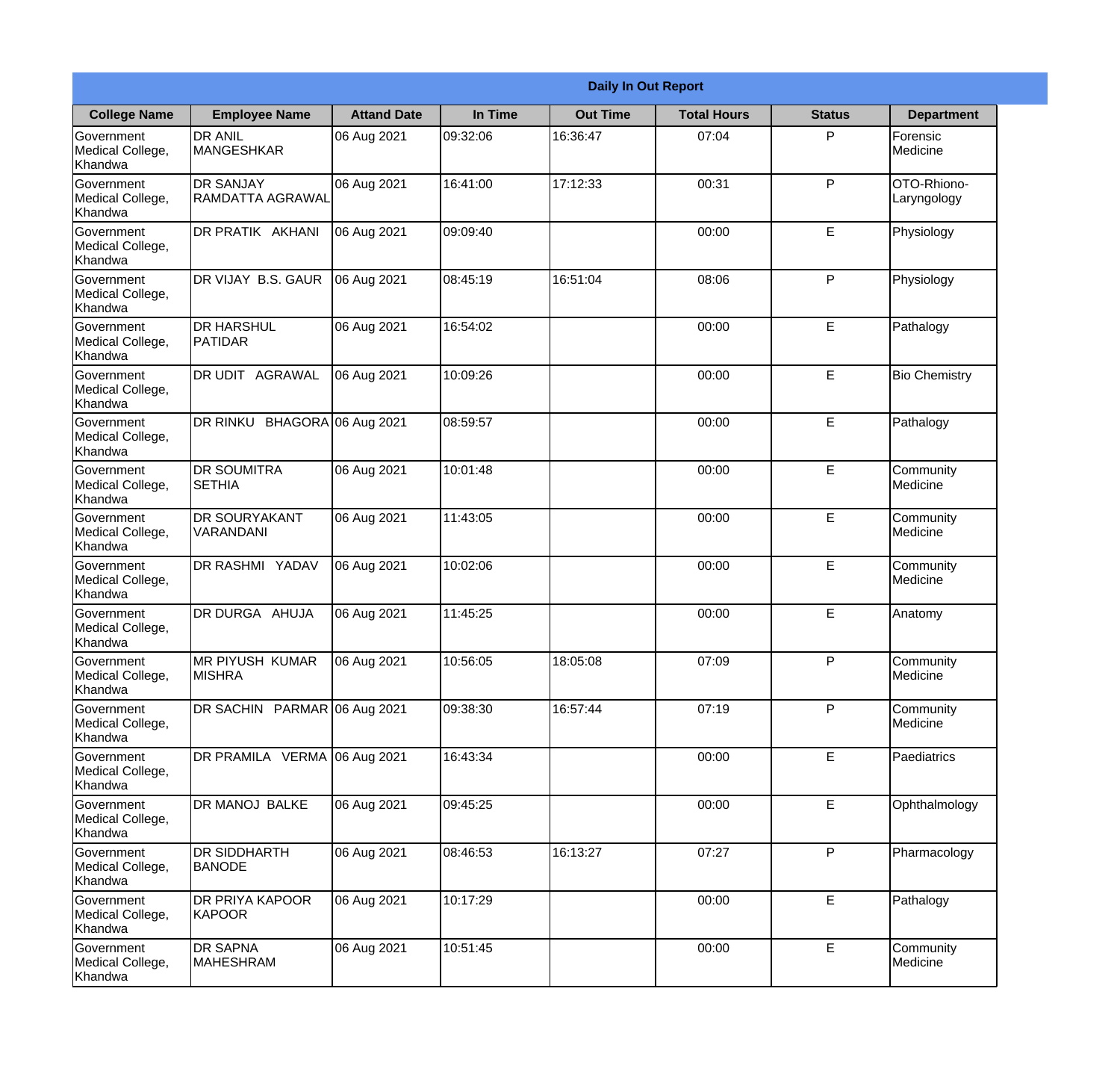| <b>Designation</b>                  | <b>Category</b> |
|-------------------------------------|-----------------|
| Assistant Professor   Para Clinical |                 |
| Professor                           | Clinical        |
| Assistant Professor   Non Clinical  |                 |
| Associate Professor Non Clinical    |                 |
| Assistant Professor   Para Clinical |                 |
| Associate Professor Non Clinical    |                 |
| Assistant Professor   Para Clinical |                 |
| Assistant Professor   Para Clinical |                 |
| Demonstrator/Tutor   Para Clinical  |                 |
| Assistant Professor   Para Clinical |                 |
| Demonstrator/Tutor   Non Clinical   |                 |
| Statistician                        | Para Clinical   |
| Assistant Professor   Para Clinical |                 |
| Professor                           | Clinical        |
| Assistant Professor   Clinical      |                 |
| Associate Professor Para Clinical   |                 |
| Demonstrator/Tutor   Para Clinical  |                 |
| Associate Professor Para Clinical   |                 |

## **Daily In Out Report**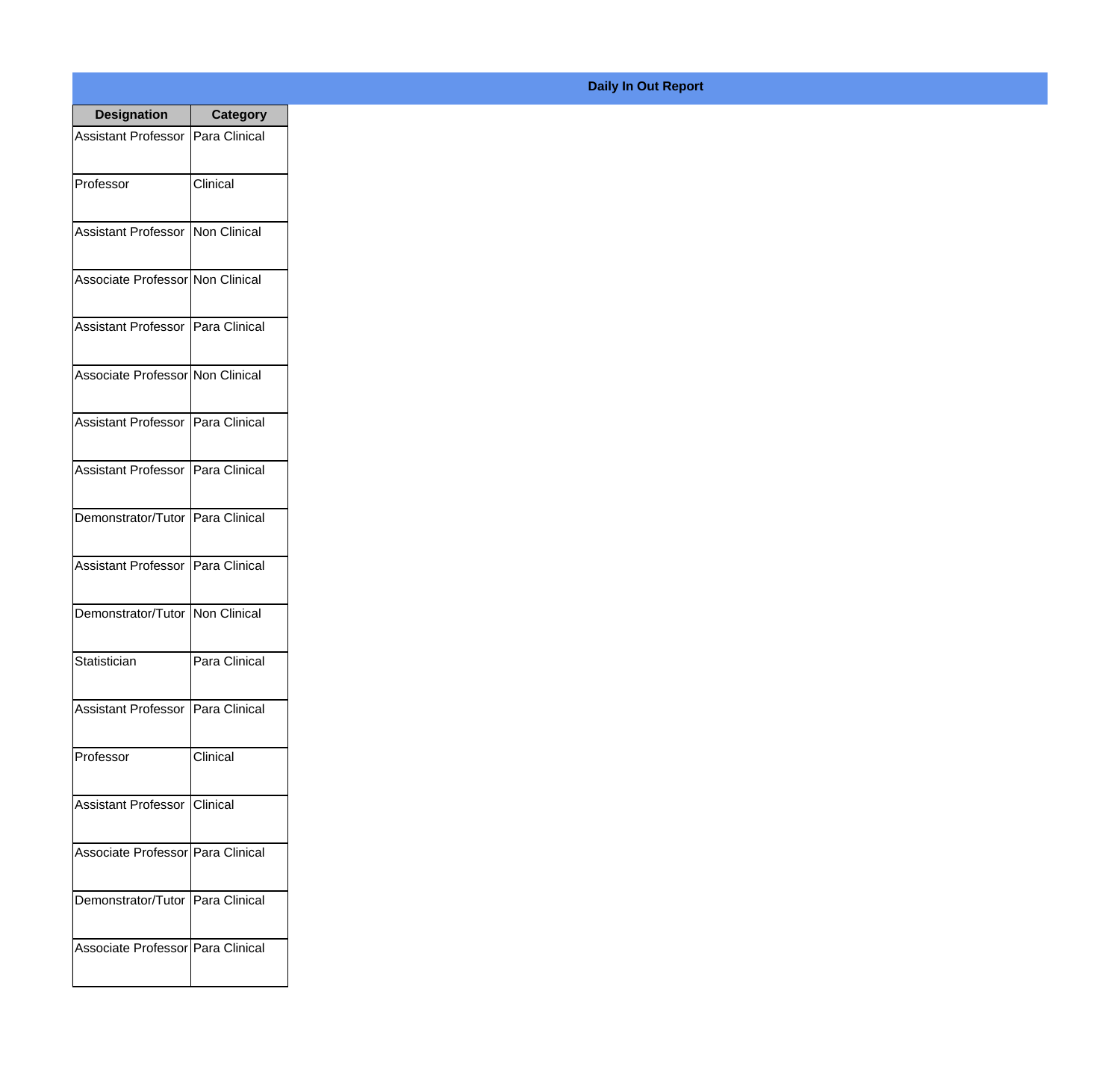|                                                  | <b>Daily In Out Report</b>                      |             |          |          |       |   |                            |  |  |
|--------------------------------------------------|-------------------------------------------------|-------------|----------|----------|-------|---|----------------------------|--|--|
| <b>Government</b><br>Medical College,<br>Khandwa | <b>DR RAKESH SINGH</b><br><b>HAZARI</b>         | 06 Aug 2021 | 17:01:59 |          | 00:00 | E | Pathalogy                  |  |  |
| Government<br>Medical College,<br>Khandwa        | <b>DR NISHA</b><br><b>KAITHWAS</b>              | 06 Aug 2021 | 10:28:54 | 13:33:53 | 03:05 | P | Psychiatry                 |  |  |
| <b>Government</b><br>Medical College,<br>Khandwa | DR SHAIKH M.KHALIQ 06 Aug 2021                  |             | 11:36:01 |          | 00:00 | E | <b>Bio Chemistry</b>       |  |  |
| Government<br>Medical College,<br>Khandwa        | <b>DR RAJU</b>                                  | 06 Aug 2021 | 09:24:13 |          | 00:00 | E | Forensic<br>Medicine       |  |  |
| <b>Government</b><br>Medical College,<br>Khandwa | <b>DR SITARAM</b><br><b>SOLANKI</b>             | 06 Aug 2021 | 19:09:45 |          | 00:00 | E | Forensic<br>Medicine       |  |  |
| Government<br>Medical College,<br>Khandwa        | <b>DR RANJEET</b><br><b>BADOLE</b>              | 06 Aug 2021 | 10:27:25 |          | 00:00 | E | <b>General Medicine</b>    |  |  |
| <b>Government</b><br>Medical College,<br>Khandwa | <b>DR ASHOK</b><br><b>BHAUSAHEB NAJAN</b>       | 06 Aug 2021 | 10:24:24 |          | 00:00 | E | Forensic<br>Medicine       |  |  |
| Government<br>Medical College,<br>Khandwa        | <b>DR NITESHKUMAR</b><br>KISHORILAL<br>IRATHORE | 06 Aug 2021 | 09:35:11 | 16:26:46 | 06:51 | P | Pharmacology               |  |  |
| <b>Government</b><br>Medical College,<br>Khandwa | <b>DR PRIYESH</b><br><b>MARSKOLE</b>            | 06 Aug 2021 | 09:23:42 | 09:24:05 | 00:01 | P | Community<br>Medicine      |  |  |
| Government<br>Medical College,<br>Khandwa        | DR SUNIL BAJOLIYA                               | 06 Aug 2021 | 10:22:31 |          | 00:00 | E | OTO-Rhiono-<br>Laryngology |  |  |
| <b>Government</b><br>Medical College,<br>Khandwa | <b>DR SATISH</b><br><b>CHANDEL</b>              | 06 Aug 2021 | 11:34:23 |          | 00:00 | E | Pharmacology               |  |  |
| Government<br>Medical College,<br>Khandwa        | <b>DR MUKTESHWARI</b><br>IGUPTA                 | 06 Aug 2021 | 12:01:43 | 18:01:47 | 06:00 | P | Pharmacology               |  |  |
| Government<br>Medical College,<br>Khandwa        | DR YASHPAL RAY                                  | 06 Aug 2021 | 11:08:14 |          | 00:00 | E | Anatomy                    |  |  |